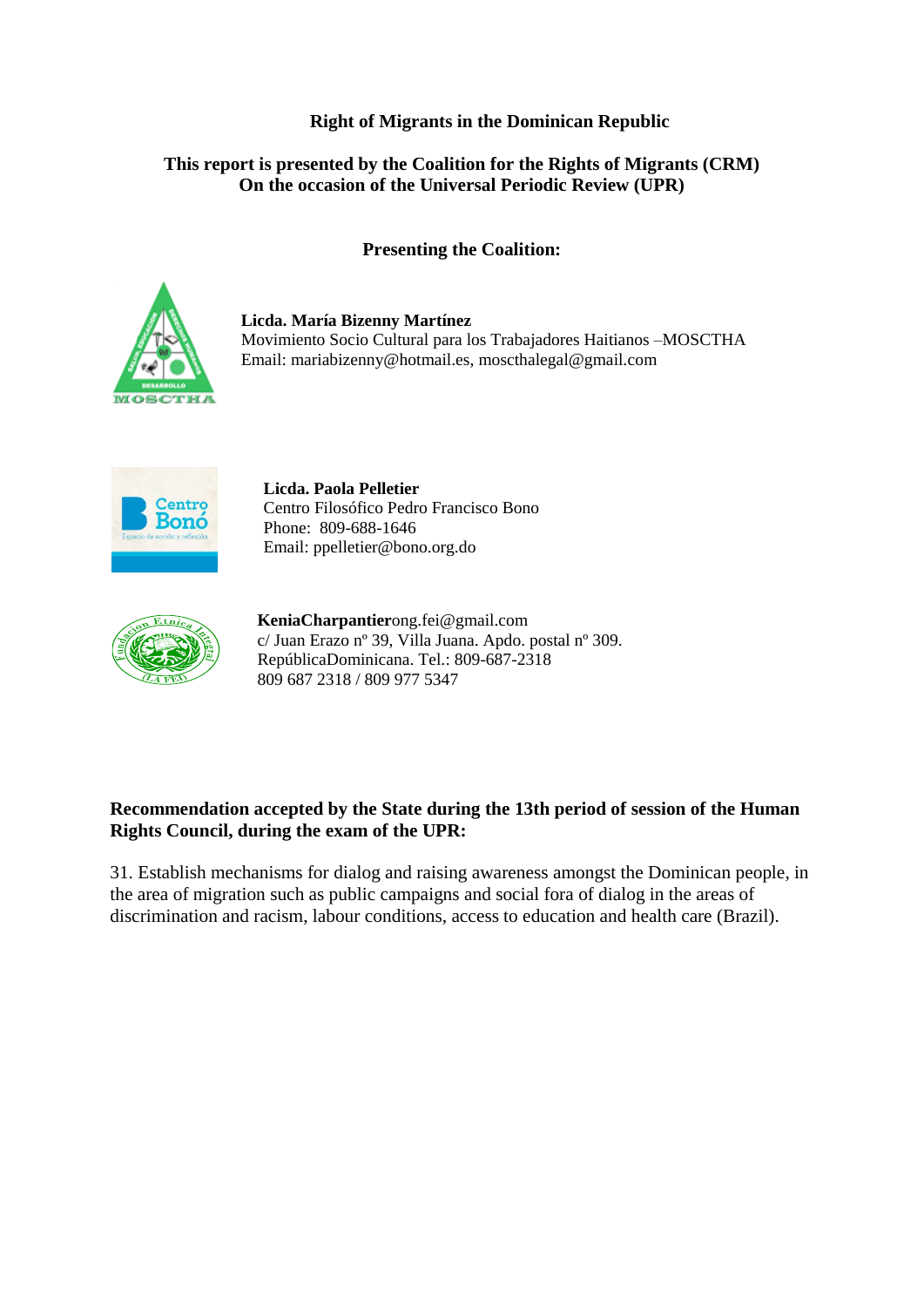- 1. The Regional Network of Civil Organization for Migration (RNCOM), with member of ten Central-American and Caribbean countries, was the result of the Regional Conference on Migration (RCM) of 1996. Part of this network consists of civil society organizations, such as; religious organizations, migrant organizations, academics, and other social sectors. The Dominican Republic is member to the CRM, and relies upon the National Table for Migration and Refugees in the Dominican Republic (NTMRDR), which is a group of representatives of various civil society institutions.
- 2. This report on the migration situation in the Dominican Republic, written on the occasion of the Universal Periodic Review and prepared for the UN Human Rights Council, is the result of work by organizations that are integrated within the National Table for Migration and Refugees in the Dominican Republic (NTMRDR) and the Network on Dominican Haitian Encounter, and the Network Jacques Viau; represented by **Movimiento Sociocultural para los trabajadoresHaitianos, Inc. – MOSCTHA**-; **FundaciónÉtnica Integral,- FEI-** ; **Pastoral Haitiana**; **Centro Cultural DomínicoHaitiano CCDH. Alas de Igualdad, COMISION DE TRABAJO ECUMENICO DOMINICANO, INC. COTEDO, and AfroAlianzaDominicana.**The report is also supported by the participation of **Minority Group,** and **Centro Bono**; also part of NTMRDR.
- 3. Generally, with respect to the treatment of Haitian migrants, the following conducts are reported: acts of violence, burning of homes, intimidations, arbitrary detention on the streets or at the work space, arbitrary imprisonment, residential violations, collective repatriations, separations of families, obstruction of the access to justice, prohibition of the recuperation of goods, wages or personal belongings; labor exploitations, and human trafficking and trafficking of minors. All these conducts are conducted in a context of discrimination by the State and sectors of the Dominican population, with one of its elements being prejudice.
- 4. In the Dominican Republic there is a context of structural discrimination towards Dominicans of Haitian origin and Haitian migrants. This situation is demonstrated in the existence of general practices in the entire territory, systematic violations of various human rights directed towards the same said group of people.
- 5. In the report on nationality, it has been explained how this right is being denial to all Dominicans of Haitian origin; especially for political and legislative reasons and discriminatory practices, resulting in statelessness. Massive deportations and recollections of Haitians and Dominicans of Haitian origin are being realized without respect for the physical integrity, moral integrity, and property, and without a fair process. There are no institutions, nor public politics, in the country conform international standards. The detention and bureaucratic processes of the DGM towards Haitians in the process to acquire a residential permission with the end to employment and application for naturalization as a Dominican and residence. The deficient labor conditions and exploitation of Haitian migrants: undocumented, without social security and without their families.
- 6. The Inter-American Court of Human Rights confirmed the situation in its judgments against the country in 2005 and 2012; on nationality and proper migratory process. Recent UN reports also confirm the situation; a report from 2012 with a review of the compliance with the Pact on Civil and Political Rights, and in 2013 on the International Convention against Racial Discrimination.<sup>1</sup>

.

<sup>1</sup>Observations by the Human Rights Committee of the Domincan Republic. *ExamenPeriódico Universal del PactoInternacional de los DerechosCiviles y Políticos*. 104th Period of Sessions. Session of the Dominican Republic 12 and 13 de March, 2012. Online available at: **[http://media.onu.org.do/ONU\_DO\_web/517/posts/docs/0161475001333117105.pdf] [Consultado 2 de Junio 2013]; C***omité en la Eliminación de la Discriminación Racial.* **82 Periodo de Sesiones. Sesión de la RepublicaDominicana, 11 de Febrero a 1ero. de Marzo, 2013.<http://www2.ohchr.org/english/bodies/cerd/cerds82.htm>**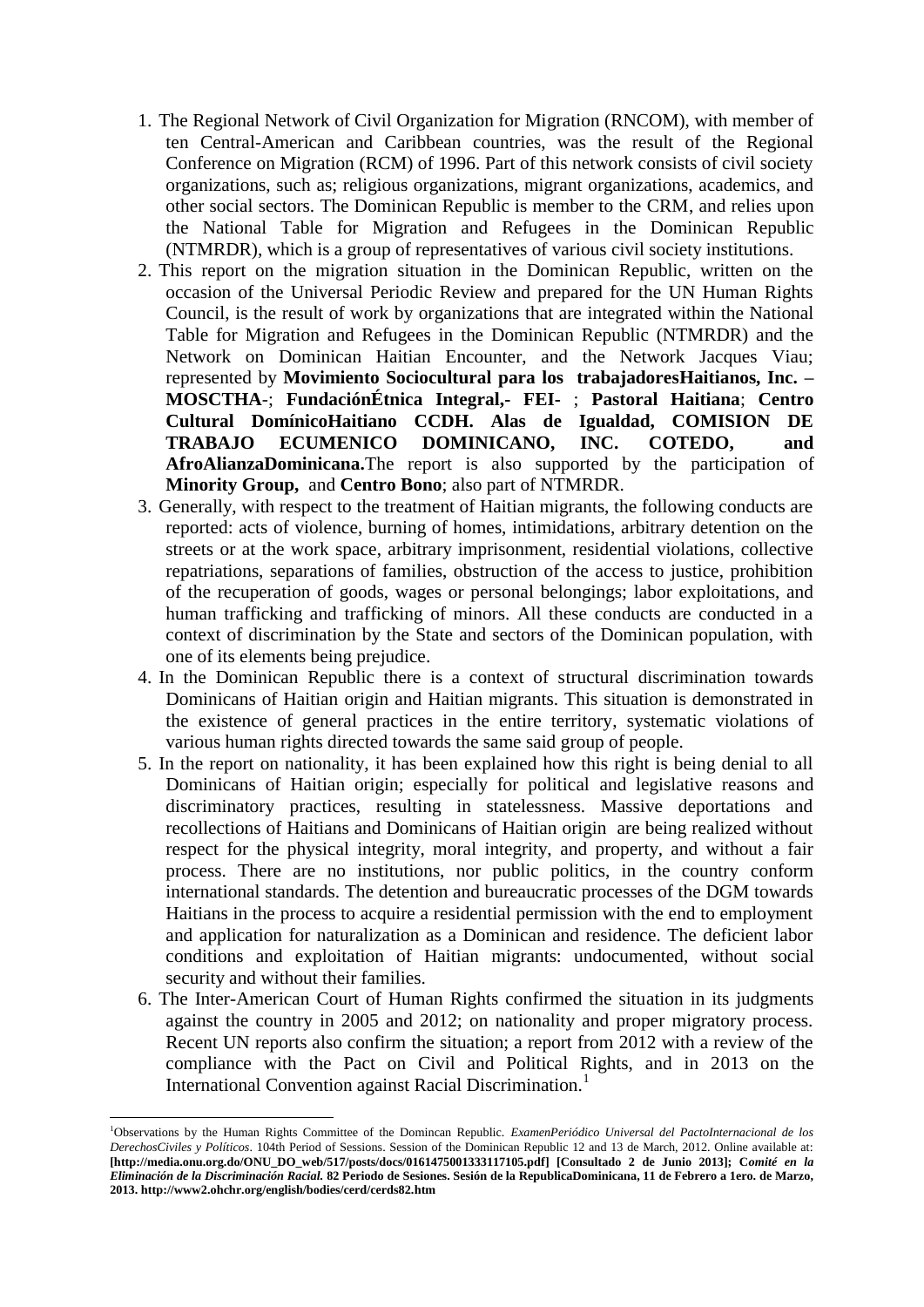- 7. The situation is aggravated by the cultural prejudice coming from fractions of the Dominican population directed towards the Haitian population or the population of Haitian origin. Due to historic and political circumstances, the earthquake of 2010, and the lack of current border control a climate of violence, discrimination, and rejection. $2$
- 8. This report will briefly discuss: 1. Collective deportations; 2. Labor situation of the worker/migrant; 3. Trafficking of migrants; 4. And the deficiencies in the laws on migration. The presented information is derived from denouncements and first-hand information and from declarations of victims or reported situations in our monitoring. The organizations work under the social objective of working together with the migrant in the country; especially Haitians and Dominicans of Haitian origin because they are largest migrant population in the country.

### **Collective Deportations without fair process of law.**

- 9. Haitian migrant or of Haitian origin, documented [with a passport, visa and/or, a card] or undocumented, are daily victims of collective deportations to Haiti. The system of raids and massive deportations has been generalized in the entire country over the years; systematic, after a certain amount of time, in a collective manner, arbitrary and illegal, without a fair process of law from the moment of the detention and the deprivation of liberty, to the expulsion from Dominican territory. This happens in a context of structural discrimination towards Haitians in the Dominican Republic. The General Direction of Migration [GDM} does not publish official data on the number of repatriations during the last decade. The numbers are preposterous because there is no existence of a register or migration control on entering and leaving migrants at the Dominican-Haitian border.
- 10. It is estimated that between 2004 and 2011 an average of 15,000 Haitian migrants have been repatriated each year.<sup>3</sup> In 2009 a total of 8,553 deportations were registered; in 2012 3,006; and in 2011 40,071 of which 31% female and 13,5% child. In 2011 the level of deportations was five times higher than the levels of 2009 and 2010.<sup>4</sup>
- 11. The massive raids and deportations throughout the country are realized by the National Police, the armed forces, and migration officers. In the border provinces, the repatriation operations are realized by CESFRONT, the organ specialized in border security. These actions are applied with discriminatory criteria in its nature; the detentions are based upon xenophobic criteria: 'seemingly Haitian', entering homes without any form of authorization or prior notification. During the raids or massive deportations, the migrants are not asked, nor given the opportunity, to demonstrate their identity and migration status. They are mentally attacked. Last May 23th, a

[http://boquechivo.diariolibre.com/wp-content/uploads/sites/23/2013/04/20130411.gif;](http://boquechivo.diariolibre.com/wp-content/uploads/sites/23/2013/04/20130411.gif)

.

<sup>2</sup> El Nacional. June 1st 2013. *Dominicanosexpulsandecenas de haitianostrasasesinatocompatriota.*[http://www.diariolibre.com/noticias/2013/06/01/i386426\\_dominicanos-expulsan-decenas](http://www.diariolibre.com/noticias/2013/06/01/i386426_dominicanos-expulsan-decenas-haitianos-tras-asesinato-compatriota.html)[haitianos-tras-asesinato-compatriota.html;](http://www.diariolibre.com/noticias/2013/06/01/i386426_dominicanos-expulsan-decenas-haitianos-tras-asesinato-compatriota.html) *Comics en periódicos de circulaciónnacionalquereflejan el sentimiento y un discurso anti-haitiano de los dominicanos*: [http://boquechivo.diariolibre.com/wp](http://boquechivo.diariolibre.com/wp-content/uploads/sites/23/2013/05/20130522.gif)[content/uploads/sites/23/2013/05/20130522.gif;](http://boquechivo.diariolibre.com/wp-content/uploads/sites/23/2013/05/20130522.gif) [http://boquechivo.diariolibre.com/?p=5868;](http://boquechivo.diariolibre.com/?p=5868)

[http://boquechivo.diariolibre.com/wp-content/uploads/sites/23/2011/11/20111119.gif;](http://boquechivo.diariolibre.com/wp-content/uploads/sites/23/2011/11/20111119.gif)

[http://boquechivo.diariolibre.com/?p=521\[](http://boquechivo.diariolibre.com/?p=521)Consultado 2 de Junio 2013]

<sup>3</sup> Centro Bonó. Observatory of Human Rights: Bulletin 12 y 13. Repatriaciones en RepúblicaDominicana, 2011. [\[http://bono.org.do/wp-content/uploads/2011/11/ODH11.pdf](http://bono.org.do/wp-content/uploads/2011/11/ODH11.pdf) ] [Consultado 2 de Junio 2013]

<sup>4</sup>Tomado de informacionesoficiales de la DGM. OBMICA. Riveros, Natalia. *Informesobre la Cuestión de la MigraciónInternacional en la RepublicaDominicanapara el año 2011*, pgs. 30-31 [\[http://www.obmica.org/noticias/resena/b896d7\\_Informe\\_Anual\\_Obmica\\_2011.pdf\]](http://www.obmica.org/noticias/resena/b896d7_Informe_Anual_Obmica_2011.pdf) [Consultado 2 de Junio 2013]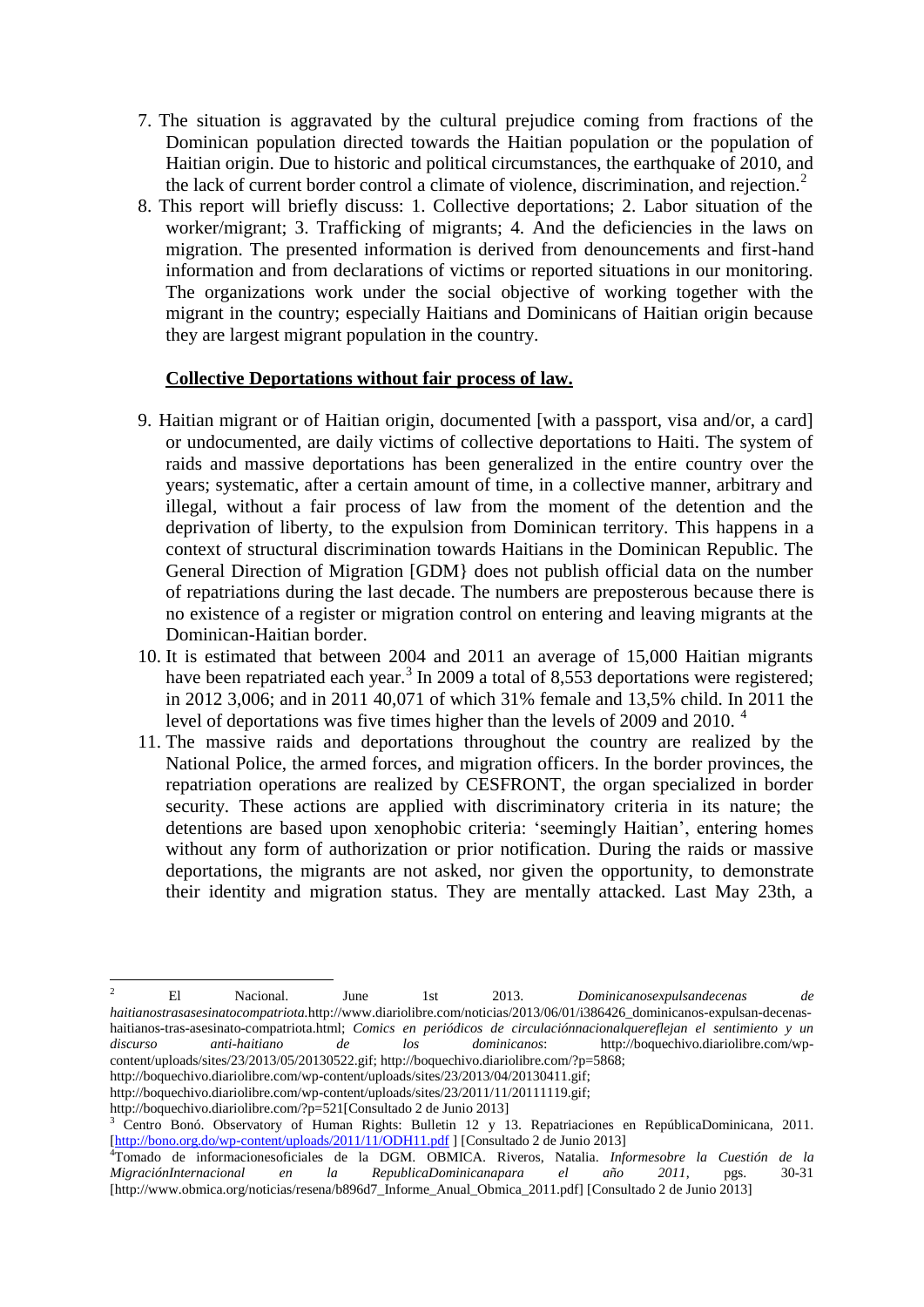Haitian migrant passed away in the hospital as a result of the blows she received from migration officers during a raid in San Pedro de Macorís.<sup>5</sup>

- 12. Since there is only one migratory detention center in the country (Haina, San Cristóbal ), the detained are massively transported in a truck (women, men, and children all together) towards the penal detention centers of the police or the armed forces. In these detention centers they face inhumane conditions, without sanitary provisions, without sufficient nutrition, without access to a lawyer, without translators, they are held for over 48 hours (which, according to the Constitution, is the maximum time to be detained), and there is no communication with the Haitian embassy or consulate. The females are victims of sexual harassment, and in the majority of the cases they do not wish to speak when they have been sexually violated.
- 13. There is no regulation on expulsion, nor a trial with an interpreter or lawyer present. There have been reports on cases of destruction of the documents of individuals who possess residency or a visa, and of individuals with Dominican identity papers. The corruption goes as far as asking money as a condition set to their liberty and they are threatened if they will talk or press charges on the facts.
- 14. The situation is aggravated by the fact that there are Dominicans who were born on Dominican soil, as children of undocumented parents, who never possessed documents [Dominican birth certificate] and are being deported or face the risk of being deported. There are cases of deportations or intents to deportations of Dominicans of Haitian origin, affected by Resolution 12-07 of the Central Elective Council, who are denied the remittance of a copy of their birth certificate [see report on Nationality]<sup>6</sup>
- *15.* There have been no reports on other groups of migrants of other nationalities who are undocumented, detained, and expulsed in the same humiliating manner. Reminding that the Dominican State was convicted by the Inter-American Court of Human Rights in the 2012 case *Nadege Dorzema and others*; precisely for the collective deportations without a proper process, abuse, and the lack of adequate medical attention to the Haitian migrant.  $\overline{f}$  This year there will be another hearing of the abovementioned international tribunal on the same issue of the collective deportations of Haitians and Dominicans of Haitian origin; as well as on the destruction of documents, which was the case *BenitoTide Méndez y others.<sup>8</sup>*

1

 ${}^{6}$ Dominicanos registrados en el registro civil y deportados. May 2013. [http://www.24horas.com.do/Articulo/3076/Dominicano-menor-de-edad-fue-abandonado-en-Haiti-despues-de-una](http://www.24horas.com.do/Articulo/3076/Dominicano-menor-de-edad-fue-abandonado-en-Haiti-despues-de-una-%20redada)[redada](http://www.24horas.com.do/Articulo/3076/Dominicano-menor-de-edad-fue-abandonado-en-Haiti-despues-de-una-%20redada)[;http://almomento.net/articulo.php?id=137463;](http://almomento.net/articulo.php?id=137463) [https://www.youtube.com/watch?v=XU4BeSs-ASU;](https://www.youtube.com/watch?v=XU4BeSs-ASU) Video taken by

<sup>5</sup>Amnesty International 31 May 2013: [http://amnistiapr.org/2013/05/31/republica-dominicana-homicidio-de-un-migrante](http://amnistiapr.org/2013/05/31/republica-dominicana-homicidio-de-un-migrante-haitiano-durante-expulsion-debe-alentar-al-gobierno-dominicano-a-que-finalmente-respete-sus-obligaciones-internacionales/)[haitiano-durante-expulsion-debe-alentar-al-gobierno-dominicano-a-que-finalmente-respete-sus-obligaciones-internacionales/;](http://amnistiapr.org/2013/05/31/republica-dominicana-homicidio-de-un-migrante-haitiano-durante-expulsion-debe-alentar-al-gobierno-dominicano-a-que-finalmente-respete-sus-obligaciones-internacionales/) Diario El Día, 29 May 2013: [http://eldia.com.do/nacionales/2013/5/29/115370/Muere-inmigrante-haitiano-golpeado](http://eldia.com.do/nacionales/2013/5/29/115370/Muere-inmigrante-haitiano-golpeado-poragentesde-Migracion)[poragentesde-Migracion.](http://eldia.com.do/nacionales/2013/5/29/115370/Muere-inmigrante-haitiano-golpeado-poragentesde-Migracion) [Consulted 2 June 2013]<br><sup>6</sup>Dominicanos registrados en el

the Centro Bonó in April 201[3 https://www.youtube.com/watch?v=XU4BeSs-ASU](https://www.youtube.com/watch?v=XU4BeSs-ASU) [Consulted 2 June 2013]

<sup>&</sup>lt;sup>7</sup> "Respect for the duty to respect and guarantee the rights without discrimination, the Court observed various situations of vulnerability of the Haitian victims, due to their irregular migrant conditions. The situation of the special vulnerability of the Haitian migrants is due to, inter alia: a) The lack of preventive measures to adequately face those situations related to the control of migration on the border with Haiti; b) the violence deployed through the illegimate use and desproportionate use of forcé towards the unarmed migrants; c) the lack of investigation with the aim of said violence, the lack of statements and participation of the victims in the penal process and the impunity of the facts; d) the detention and collective expulsion without the proper guarantees; e)the lack of adequate medical attention and treatment to the wounded victims, and; e)The humiliating treatment of the corpes and the failure to deliver them to the families", Court IHD. *Case Nadege Dorzema and others Vs. República Dominicana*. Funds, Reparations, and Costs. Sentence of 24 October de 2012.

<sup>8</sup> Case No. 12.271, Benito Tide Méndez and others, República Dominicana. CommissionIHD [\[http://www.oas.org/es/cidh/prensa/comunicados/2012/091.asp\]](http://www.oas.org/es/cidh/prensa/comunicados/2012/091.asp) [Consulted 2 June 2013]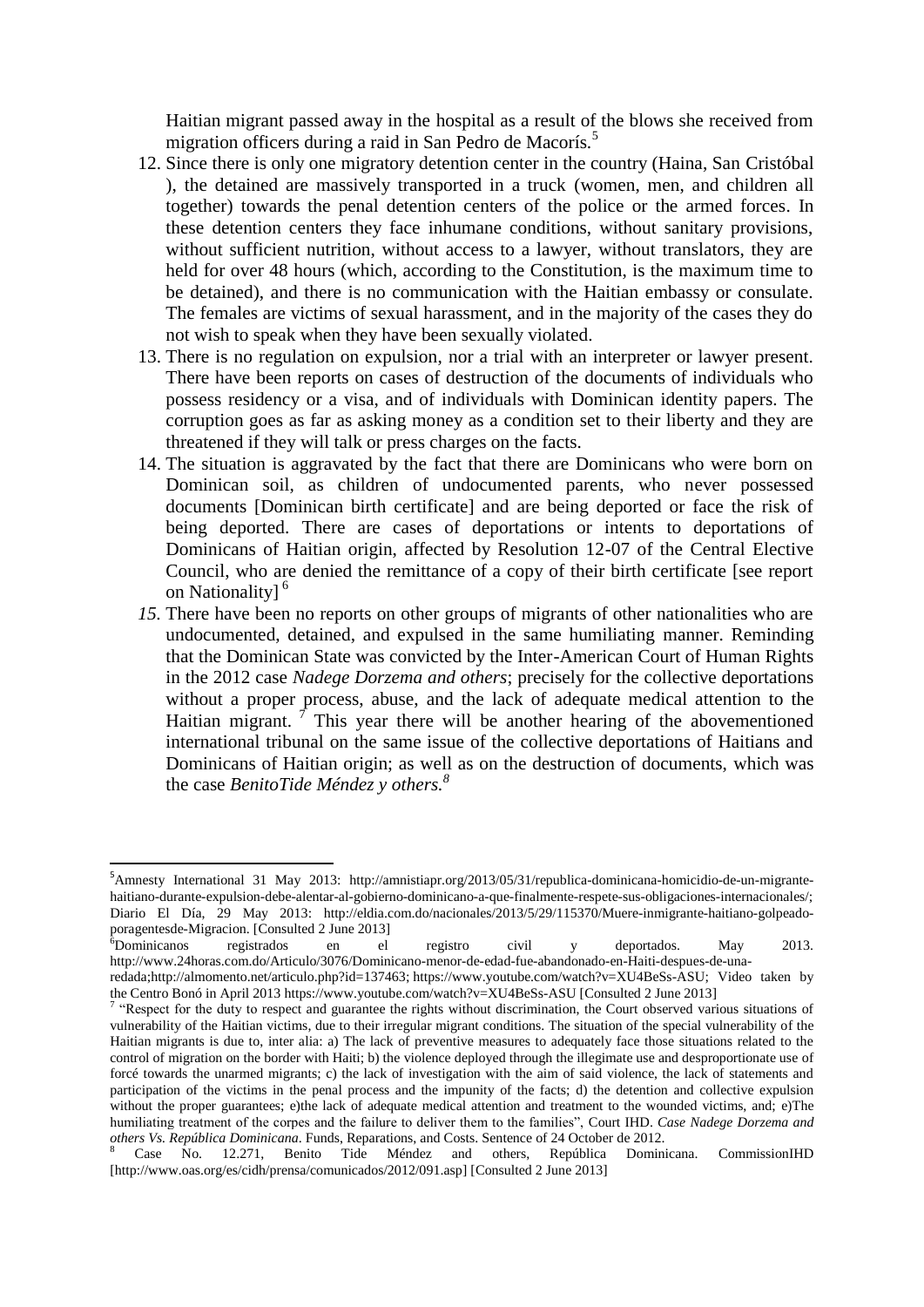### *Recommendations:*

- 16. Require the Dominican State to apply the international Human Rights standards in the cases on expulsion or deportation of persons without the nationality, above all to those of Haitian origin and take absolute measures to cease the massive deportation or expulsion of Haitian immigrants and their families. Additionally, omit expulsion of Dominicans of Haitian origin by means of discriminatory criteria. Recommending the respect to a proper process handling the deportations of Haitian immigrants and their families. Eliminating the application of whichever political discrimination of the Dominican State.
- 17. Adopt public politics designed to establish institutions specialized in migration, guaranteeing a proper process. These institutions should include: a public attorney's office with an attorney specialized in the topic of migration, a specialized tribunal, psychologists, translators, individual examination of each case, capacitated migration personnel, special attention to women, women carrying a child, and children, The creation of these institutions specialized in migration, guaranteeing the minimum conditions of detentions and the rights of the detained, should include an official register of the deportations, using the technology and capacitated personnel, especially in the border regions.
- 18. Eliminate the detention practices based upon xenophobic grounds, the physical, verbal, and mental violence; as well as the elimination of the extortion of money and the threats to silence the violations to the migrants.
- 19. Comply with the binational protocol, singed between the two countries in 1999, and the la won migration; adopting the pertinent adaption to said law.
- 20. The State ought to comply with the judgment given by the Inter-American Court of Human Rights in the case *Nadage Dorzema and others*; which entails the adoption of public politics and plans for the sensibilization of the authorities regarding the treatment of migrants without discrimination.
- 21. Ratify the UN Convention on Migrant Workers and their Families.
- 22. Execute collaboration agreements with Haiti, in such a manner that the Haitian State and its consulates and embassies located in the Dominican Republic will proactively participate in the process and the accompaniment of its nationals.
- 23. 6. Ratificar la Convención de las Naciones Unidas sobre Los Trabajadores Migrantes y sus Familiares.

## **Labor Situation of the Migrant Worker**

- 24. Regarding labor, the situation is the structural lack of documentation of the Haitian migrant worker; they are not declared and/or do not possess a passport in Haiti. Additionally, without visa they will find work, whereas the total costs if a working visa is about US\$400.00 Consequently, the administrative costs are so high that it incites to illegality Furthermore, this increases the costs of the employees who compete on the labor market with others who wish for undocumented cheap manual labor. The undocumentation implies that the workers are also unable to apply for social security; and so solely being able to acquire insurance through residence and foreigner identification documents. In reality, on occasion Migrations grants them a card that does not permit them to apply for social security.
- 25. The undocumentation constituted a longstanding practice in constructions, agricultural zones, and sugar plantations, of a high rate of contracting Haitians as cheap manual laborers; which violates the labor law which demands a maximum 20%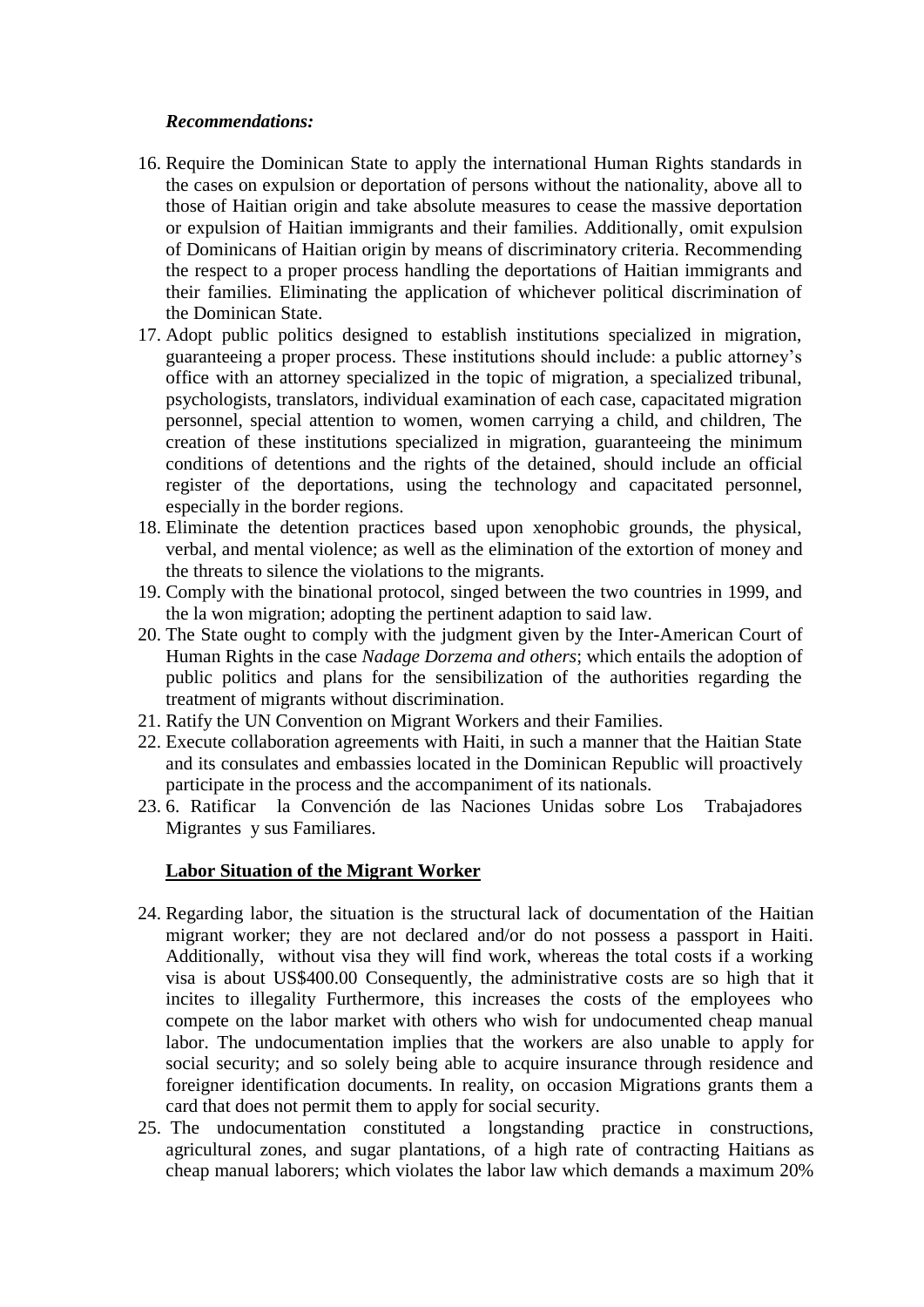of the employees to be foreigner. However, according to information from the same employees in the agricultural zones and construction, it is difficult to find Dominican manual labor, even when paying them higher wages than the minimum wages. This is the motivation behind the contracting of Haitian manual labor, thus the violation of the labor law on the quota of Dominicans and foreigners. Equally, there is a common practice of the employers to refuse to collaborate in the process of documentation and residence of his migrant employees, especially Haitians, which in turn increases their vulnerable conditions; staying undocumented.

- 26. In this same line of reasoning, there is a discriminatory practice from the GDM towards Haitian migrants. By not granting residencies, the processes of the GDM are delayed or held up;  $9$  while migrants with other nationalities do not suffer from the same situation. In cases of renovation of the residency of Haitians before the limitation date has been reached at the GDM, the delaying or holding up of the process of request result in the person finding himself in the illegality afterwards, and so facing the imminent risk of deportation. Additionally, if a migrant is HIV positive and Haitian, he will find himself in an aggravated situation, since the GDM does not grant renovations of residency to persons with HIV. Even though the law on migrations states that in cases of 'catastrophic' diseases residency will be denied; however HIV is not a 'catastrophic disease'.
- 27. At the border one will encounter trafficking of Haitians; at night trucks with undocumented will pass and the police will tolerate these practices; participating in the illegal earning of money because they let the trucks pass the border. Consequently, the labor rights are not respected because of the same condition of vulnerability and undocumentation. Furthermore, due to the absence of documentation the migrant will not have a pension nor social security and so the labor exploitation and forced labor will continue to exist The migrants do not sign a formal labor contract in writing, minimal salaries, unjustified resignations, discrimination on the grounds of ethnicity or nationality, disobedience to the norms of hygiene and security, and sexual harassment.  $10$
- 28. In reality, there are hundreds of cases of Haitian elderly sugarcane workers, most of them undocumented, who came to the country at ages 50, 60 and still on this elderly age continue working; despite being ill and many dying from inhumane conditions; due to the lack of pensions and social security. $^{11}$
- 29. In December 2012, over 100 Haitian citizens were protesting in from of the Ministry of Labor of the Dominican Republic. For 40 days they protested, demanding that the contracting person and company pay their wages according to their corresponding labor. The demonstration is known as "Los Coqueros", since they were dedicated to cleaning coconuts at a farm. This case is emblematic, since it represents the reality of the Haitian worker in the country. The workers were deceived by the employer, when he declared bankruptcy, conform an authorization of the ministry of labor that ordered the closing of the company. Many of the workers were brought from Haiti as a minor

.

 $11$  Noticias en los Diarios de exigencias de trabajadores caneros en el pago de sus prestaciones laborales, especialmente ancianos: [http://www.hoy.com.do/el-pais/2012/1/21/411187/Critica-la-desatencion-aex-trabajadores-caneros;](http://www.hoy.com.do/el-pais/2012/1/21/411187/Critica-la-desatencion-aex-trabajadores-caneros) [http://www.noticiassin.com/2012/10/trabajadores-caneros-protestan-frente-al-congreso-en-demanda-del-pago-de-pensiones/;](http://www.noticiassin.com/2012/10/trabajadores-caneros-protestan-frente-al-congreso-en-demanda-del-pago-de-pensiones/) [http://www.acento.com.do/index.php/news/11813/56/Despojan-de-su-pension-a-cientos-de-ancianos-ex-trabajadores](http://www.acento.com.do/index.php/news/11813/56/Despojan-de-su-pension-a-cientos-de-ancianos-ex-trabajadores-caneros.html)[caneros.html;](http://www.acento.com.do/index.php/news/11813/56/Despojan-de-su-pension-a-cientos-de-ancianos-ex-trabajadores-caneros.html)<http://uniondetrabajadorescanerosdelosbateyes.com/>

<sup>9</sup> Taken from oficial information of the GDM. OBMICA. Riveros, Natalia. *Informe sobre la Cuestión de la Migración Internacional en la Republica Dominicana para el año 2011,* p. 43 [\[http://www.obmica.org/noticias/resena/b896d7\\_Informe\\_Anual\\_Obmica\\_2011.pdf\]](http://www.obmica.org/noticias/resena/b896d7_Informe_Anual_Obmica_2011.pdf) [Consultado 2 de Junio 2013]

<sup>10</sup> Centro Bonó. *Observatorio de Derechos Humanos 2012.* Bulletín No. 8. http:// [ono.org.do/wp](http://bono.org.do/wp-content/uploads/2011/11/ODDHH8.pdf)[content/uploads/2011/11/ODDHH8.pdf.](http://bono.org.do/wp-content/uploads/2011/11/ODDHH8.pdf) [Consulted 2 de June 2013]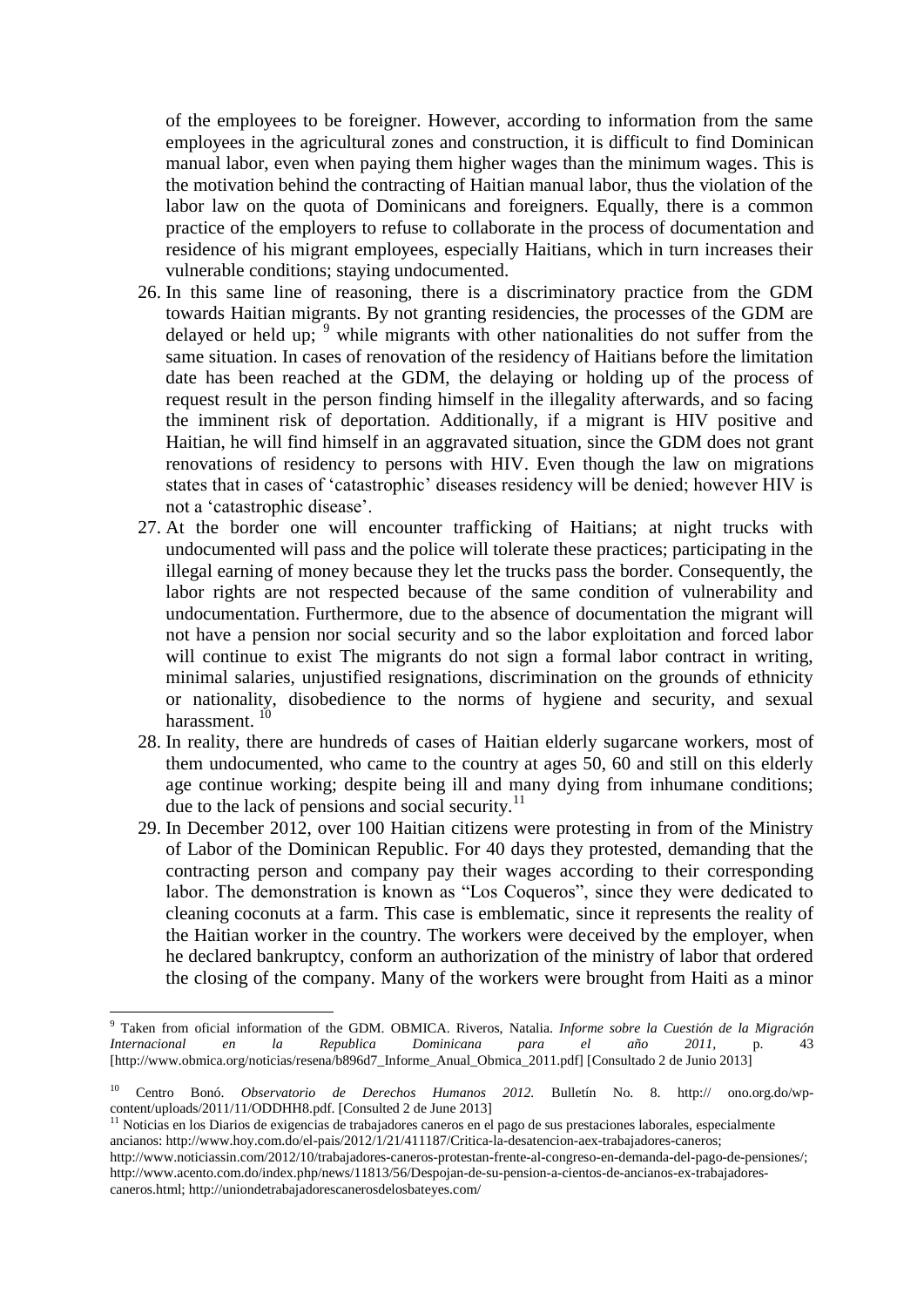and had been working under conditions of labor exploitation for over 10 years. Furthermore, this case draws the attention towards constitutive elements of the crime of human trafficking and the crime of illicit trafficking of immigrants without the authorities taking serious measures to face the situation.<sup>12</sup>

- 30. In March 2013, a court of first interpellation ordered a sentence in favor of "los coqueros" to confiscate the goods of the employer; nevertheless, in this same sentence the court required a warranty of 3 million pesos from the workers to realize the confiscation; while the decision to impose a warranty upon the foreign worker is uncommon in the labor tribunals. More even, years ago the Supreme Court of Justice indicated it to be unconstitutional to demand the payment of a warranty by foreign workers to lend them access to justice. Recently, at the end of May, the tribunal welcomed the demand for labor loans to the workers, including the compensation for the lack of registration in social security. However, the court allegedly did not recognize the existence of labor exploitation and forced labor; allegedly due to the lack of evidence.
- 31. Those persons born on Dominican soil, children and families of the migrants, are unable to solicit to basic social services, living conditions, they have limited access to health care services, estate, sanitary, drinking water, and education; including primary education. Article 5 of the Law on Social Security 87-01 formally excludes undocumented migrants; contrary to the Dominican labor legislation, which establishes in its General Principles IV: *"the laws concerning labor are of a territorial character. Governing without distinction between Dominicans and foreigners, save the admitted derogations in international conventions. Concerning the relations between private persons, the lack of special dispositions is supplied by general law".*
- 32. El prejuicio racial tiene un gran peso en el sector laboral, donde el **perfil físico** es ponderado como un elemento más de las capacidades para desempeñar un rol en la vida productiva y en muchos casos la apariencia pesa más que la capacidad. El prejuicio racial también aparece en la estructura laboral asociado al rechazo a los haitianos y las haitianas, toda vez que determinadas labores y oficios se considera como propios de esa población y se les llama "trabajos de haitianos", como el corte de la caña de azúcar y la construcción de viviendas $\frac{13}{13}$ . Según datos arrojados por dicha investigación cuyos resultados aún persisten en la actualidad, el 44% de la población encuestada manifestó que en su organización, con diferente frecuencia, se afirma que los negros desempeñan mejor los trabajos que requieren fuerza física. En ese mismo tenor, se comprobó, por un lado, la asociación estereotipada de la persona negra con el trabajo manual duro, y por el otro, la selección de personas con rasgos occidentales (europeos o americanos) para puestos asociados a imagen o representación de las empresas e instituciones como se indica a continuación $14$ :

"...*Es muy difícil que tú encuentres en una zona franca una cantidad importante de mujeres blancas, tú te vas a encontrar siempre mujeres mulatas y mujeres negras, hombres mulatos y hombres negros*". "*En la República Dominicana los trabajos más duros y forzados los hacen los haitianos*".

33. In relation to domestic workers of Haitian origin, recent studies show that is has been possible to determine the violation of the right to dignity and non-discriminatory practice; with a spectrum of practices that include the following: harassment, humiliation, insulting, abuse at the workflow, physical violence in the context of labor,

1

<sup>&</sup>lt;sup>13</sup> Servicio Jesuita a Refugiados y Migrantes (SJRM). La actitud racial en República Dominicana. Santo Domingo, RD. 2004.  $14$  Ibíd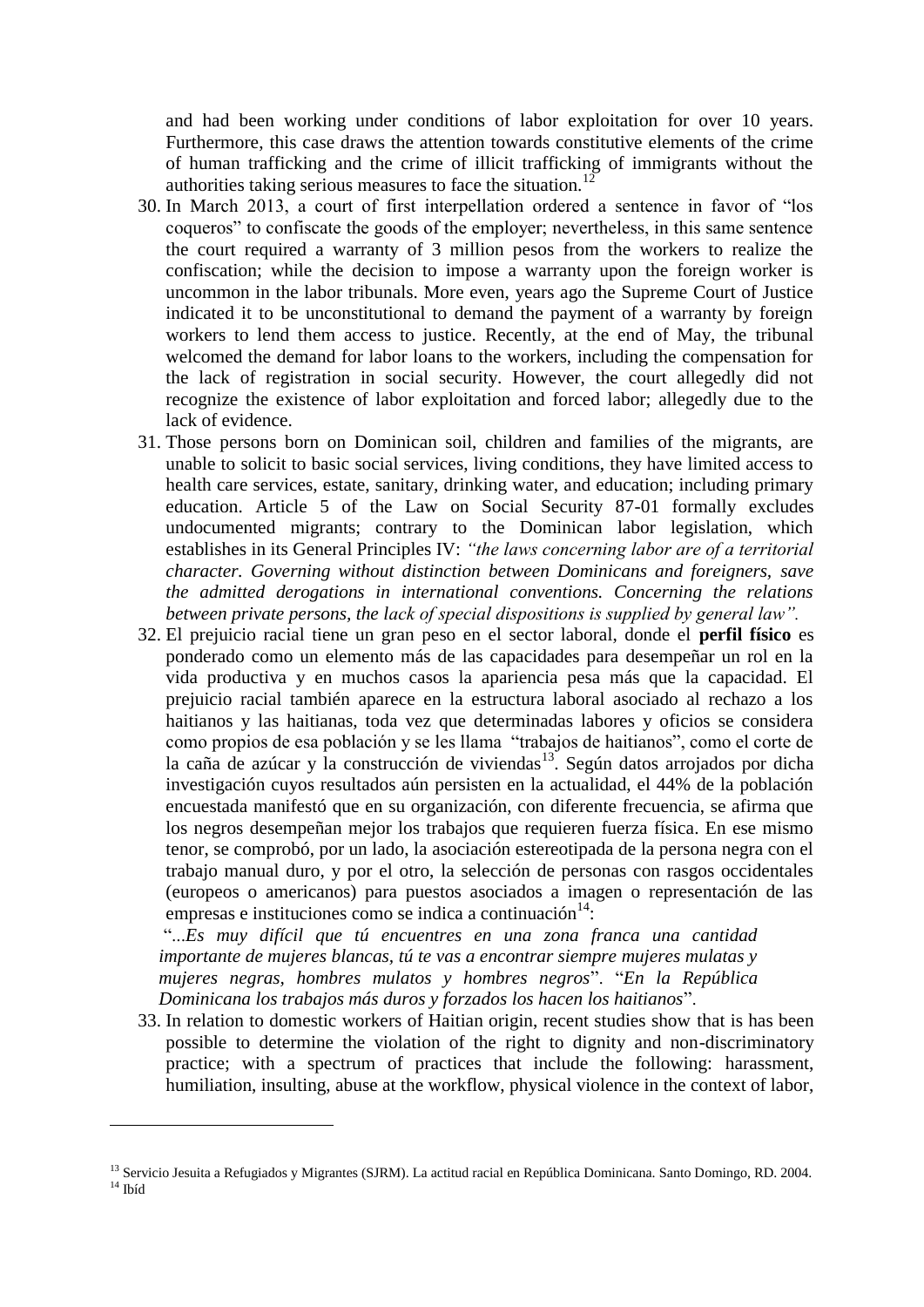sexual harassment by the men of the household, prejudice, overburdening of work, and patronizing treatment by the mother of the household.<sup>15</sup>

- 34. In short, there are obstacles to the enjoyment of the right of the migrants, including difficulties having fair access to justice and to healthcare services and education.
- 35. Finally, in April 2013, the State presented a national survey on migrants in the Dominican Republic, indicating that 87.3% of the immigrants are born in Haiti;  $^{16}$ however, it did not indicate the quantity of deported persons. A draft of a plan of regulation presented to the General Direction of Migration, to which the civil society did not participate but criticizes. Recently, over 140 civil society organizations, church, companies, trade unions, and academics presented a Social and Political Compromise for a New Model of the Migration Policies.<sup>17</sup>

### *Recommendations:*

- 36. Remind the Dominican State to coordinate with the Haitian embassy and the Haitian government the documentation of its nationals.
- 37. Adopt measures for the concession of labor loans to the migrant workers, and their families, who for years have been working undocumented.
- 38. Eliminate the practices where processes of residence are being held up by the GDM and grant Dominican nationality to those who apply to the naturalization process for residence without discrimination.
- 39. Eliminate the discriminatory practices of the DGM, the administrative and bureaucratic hold ups, and the high costs for labor licenses with the end of labor.
- 40. Supervise the conditions of labor exploitation and lack of registration at the Ministry of Labor and Social Security, sanctioning the employers.
- 41. Adopt the plan of migratory regulation of the migrant worker and his family, with consent of the civil society.
- 42. Supervise and eliminate the discriminatory practices towards the Haitian population or the population with a Haitian origin with respect to the labor conditions and hiring.
- 43. Eliminate administrative corruption at the border, aiming at labor exploitation.
- 44. Ratify the UN Convention on Migrant Workers and his Family.

#### **Trafficking of Migrants**

- 45. Since 2003 the Dominican Republic adopted law 137-03 to combat human trafficking and the illicit trafficking of migrants: which is seen as an important step. Recognizing the Dominican State's concern towards the issue, however the adoption of public politics to eradicate and prosecute. At times, even the public attorney does not typify the situation as human trafficking and/or trafficking of women and minors; or it is disguised as a labor situation The victims fear and the psychological results form a limitation to the system, as do the threats and corruption.
- 46. The authorities tolerate the illegal entrance of Haitians for the ends of human trafficking. Border control continues to be very weak. The situation on the undocumentation increases the vulnerability of the migrant, who reasonably withholds

<sup>.</sup> <sup>15</sup> Ibíd., p. 104.

<sup>16</sup> <http://www.one.gob.do/> [Consulted 2 June 2013]

<sup>17</sup> *Compromiso Social y Político por un Nuevo Modelo de Gestión de las Migraciones.* [\[http://bono.org.do/wp-content/uploads/2013/05/Compromiso-](http://bono.org.do/wp-content/uploads/2013/05/Compromiso-Social-y-Politico-por-un-Nuevo-Modelo-de-Gestiones-de-las-Migraciones.pdf)[Social-y-Politico-por-un-Nuevo-Modelo-de-Gestiones-de-las-Migraciones.pdf\]](http://bono.org.do/wp-content/uploads/2013/05/Compromiso-Social-y-Politico-por-un-Nuevo-Modelo-de-Gestiones-de-las-Migraciones.pdf) [Consultado 2 de Junio 2013]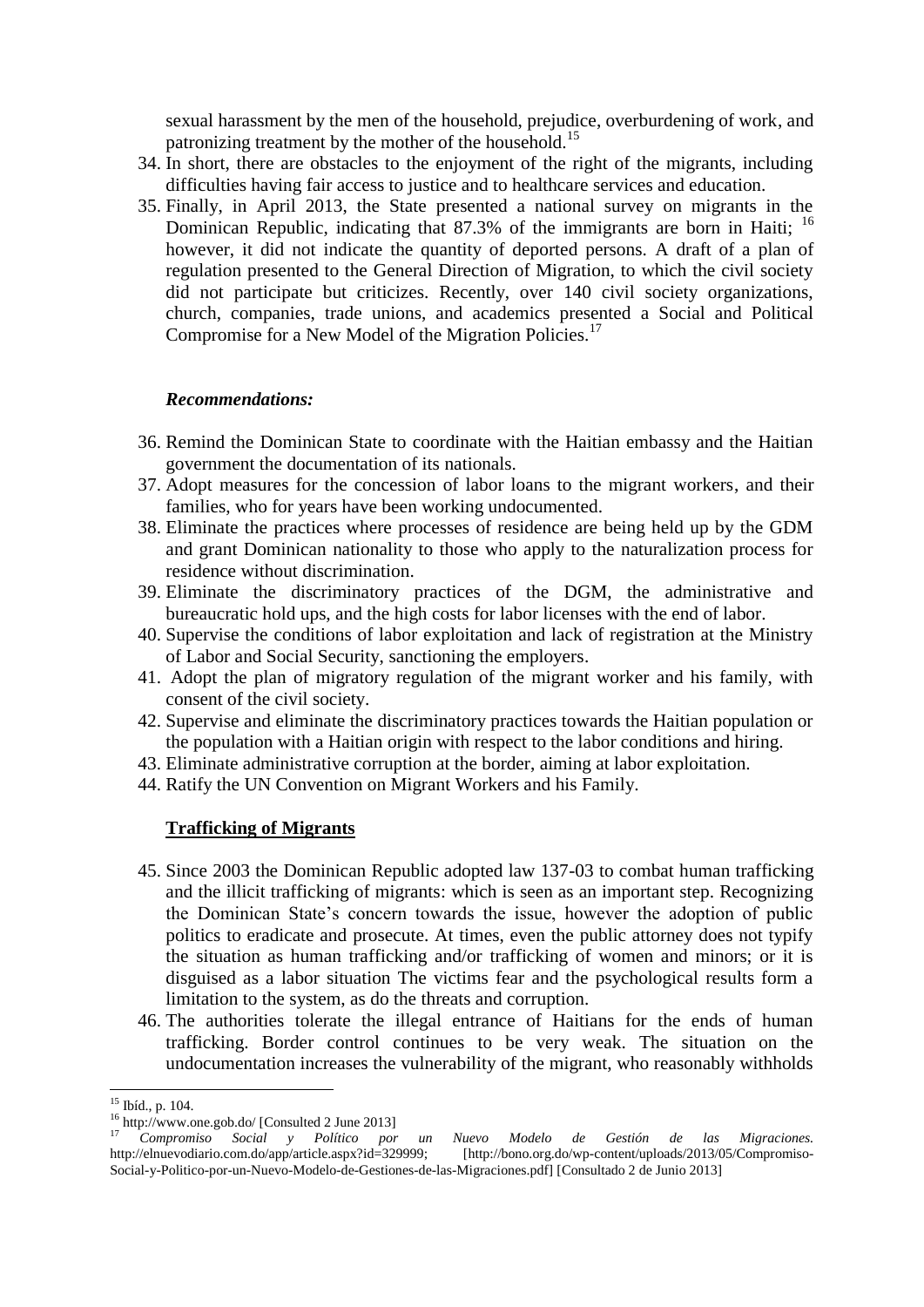from rising up against the authorities out of fear for deportation of lack of confidence in the judicial system and the judiciary to assure his protection.

- 47. We equally express our preoccupation with respect to the actions on the prevention of human trafficking There is little effective assistance offered to victims *:*of human trafficking in the country. Despite the existence of the 2003 law against trafficking of migrants, it is unclear which level of protection is offered to the victims of human trafficking; and above all, the combat on the prevention of migrant trafficking: fundamentally trafficking of women and children.
- 48. According to the results of a 2011 study done by the Colectiva Mujer y Salud and OBMICA, conducted on the border: *"there are high levels against women, the various types: physical violence, sexual, economic, verbal/psychological, etc, and high risks of trafficking, including forced prostitution."<sup>18</sup>*
- 49. The study describes the case of a Haitian adolescent, who was in custody of the National Council of children in Santo Domingo. Her parents were living in Comendador (Elias Piña) and had sent her to family who held her trapped and working without payment in a house in Santo Domingo. The conditions under which she was held resembled the practice of Restavèk in Haiti; which shows that the trafficking of women and children is not only done for sexual exploitation, as is commonly thought. Women and children are also trafficked with the aim of forced domestic labor in private houses on Dominican soil. The invisibility of the labor dynamics in domestic work remunerates there where cases of trafficking are suspected – as is the case with sexual work –which facilitates its detection. Besides, many authorities do not recognize forced labor without a sexual character as traffic.<sup>19</sup>

### *Recommendations:*

- 50. Recommend the Dominican State to coordinate with the Haitian embassy and government to adopt effective plans to prevent and cooperate against the trafficking of women and minors.
- 51. Adopt public politics with the aim of assuring the security and integrity of victims of human trafficking.
- 52. Prosecution of the cases and effective punishment of those responsible. Equally, punish the accomplices and State agents who tolerate this practice.
- 53. Adopt public politics in shelters for female migrants; assuring the right to contact a family member, their consulate, a translator, health care and psychological assistance, as well as verifying the conditions not to deport.

#### **Deficiencies in the La won Migration: recommendations.**

54. The la won migration No. 285-04 and its article 151, disposes a plan of regulation of undocumented foreigners in the country. As has been previously indicated, a proposal of a plan of regulation has been prepared by the GDM, without the consent of the civil society, and has been harshly criticized on its content. To this end, as has been indicated, the civil society presented a Social and Political Compromise for a New Model of the Migration Policies on May  $14<sup>th</sup>$  2013. This plan should serve as a

1

<sup>18</sup> Petrozziello, Allison y Wooding, Bridgit*. Una mirada contra la violencia de Migrantes Haitianas, en tránsito y desplazadas en la frontera domínico-haitiana*. 2011. Observatorio Migrantes del Caribe (OBMICA) y Colectiva Mujer y Salud, p. 20 [http://www.colectivamujerysalud.org/files/libro%20mujeres%20de%20la%20frontera%20baja.pdf] [Consultado Junio 3, 2013]

 $19$  Idem., p. 72